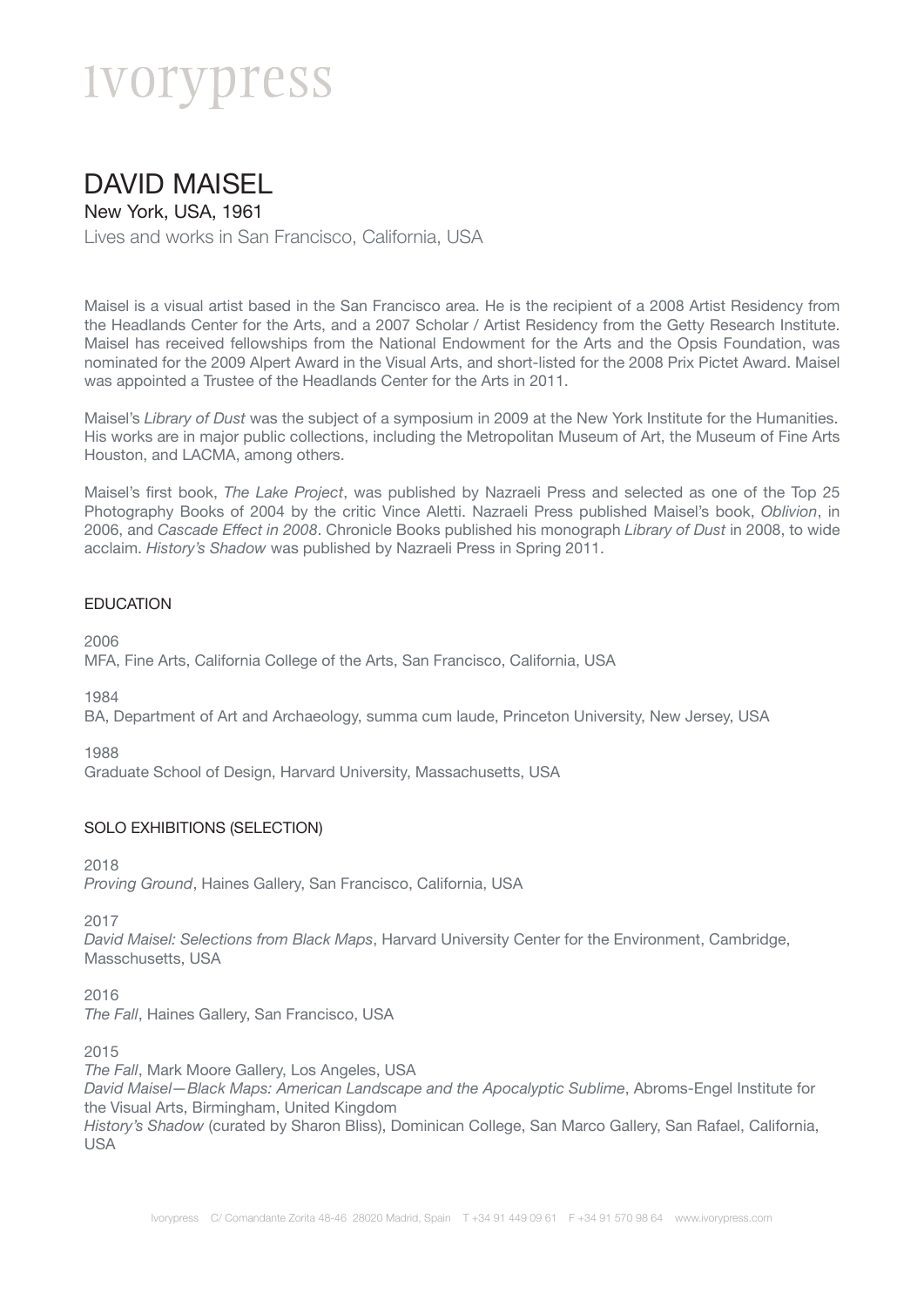#### 2014

*David Maisel: History's Shadow*, Yancey Richardson Gallery, New York, USA *Road Trip: Photography of the American West from LACMA*, Musée des Beaux-Arts, Burdeos, France *Imagining Deep Time,* National Academy of Sciences, Washington, USA *David Maisel: Black Maps*, University of New Mexico Art Museum, Albuquerque, USA *Shadows of the Invisible*, Oakland University Art Gallery, Rochester, USA *Blue Sky*, Portland Art Museum, Portland, USA

#### 2013

*Black Maps: American Landscape and the Apocalyptic Sublime* (curated by LisaTamiris Becker), CU Art Museum Boulder, Colorado, USA *David Maisel—Black Maps: American Landscape and the Apocalyptic Sublime*, Scottsdale Museum of Contemporary Art, Scottsdale, USA

#### 2012

*History's Shadow* (curated by J.D. Talasek), National Academy of Sciences, Washington, D.C., USA

2011

*History's Shadow*, Miller Block Gallery, Boston, USA

#### 2010

*David Maisel: Shadow & Dust*, California Museum of Photography, Riverside, USA *Library of Dust,* Von Lintel Gallery, New York, USA *Terminal Mirage* and *The Lake Project*, Carrie Secrist Gallery, Chicago, USA *The Lake Project*, David Brower Center, Berkeley, USA

2008

*Oblivion*, Santa Barbara Museum of Art, Santa Barbara, USA *Library of Dust*, Portland Art Museum, Portland, USA; Haines Gallery, San Francisco, USA; Blue Sky Gallery, Portland, USA

2007

*Black Maps*, Nevada Museum of Art, Reno, USA; National Academy of Sciences, Washington, D.C., USA *Oblivion,* Evo Gallery, Santa Fe, USA; Haines Gallery, San Francisco, USA

2006

*Black Maps*, Southeast Museum of Photography, Daytona, USA *The Lake Project*, Fotografie Forum International, Frankfurt, Germany *Oblivion*, Kopeikin Gallery, Los Angeles, USA; Von Lintel Gallery, New York, USA

2005

*Terminal Mirage*, Von Lintel Gallery, New York, USA; Haines Gallery, San Francisco, USA; Miller Block Gallery, Boston, USA

*The Lake Project,* Pomona College Art Museum, Claremont, USA

2004

*The Lake Project,* James Nicholson Gallery, San Francisco, USA; Fotofest International, Houston; Blue Sky Gallery, Portland, USA

2003

*The Lake Project,* Von Lintel Gallery, New York, USA; Kopeikin Gallery, Los Angeles, USA; Miller Block Gallery, Boston, USA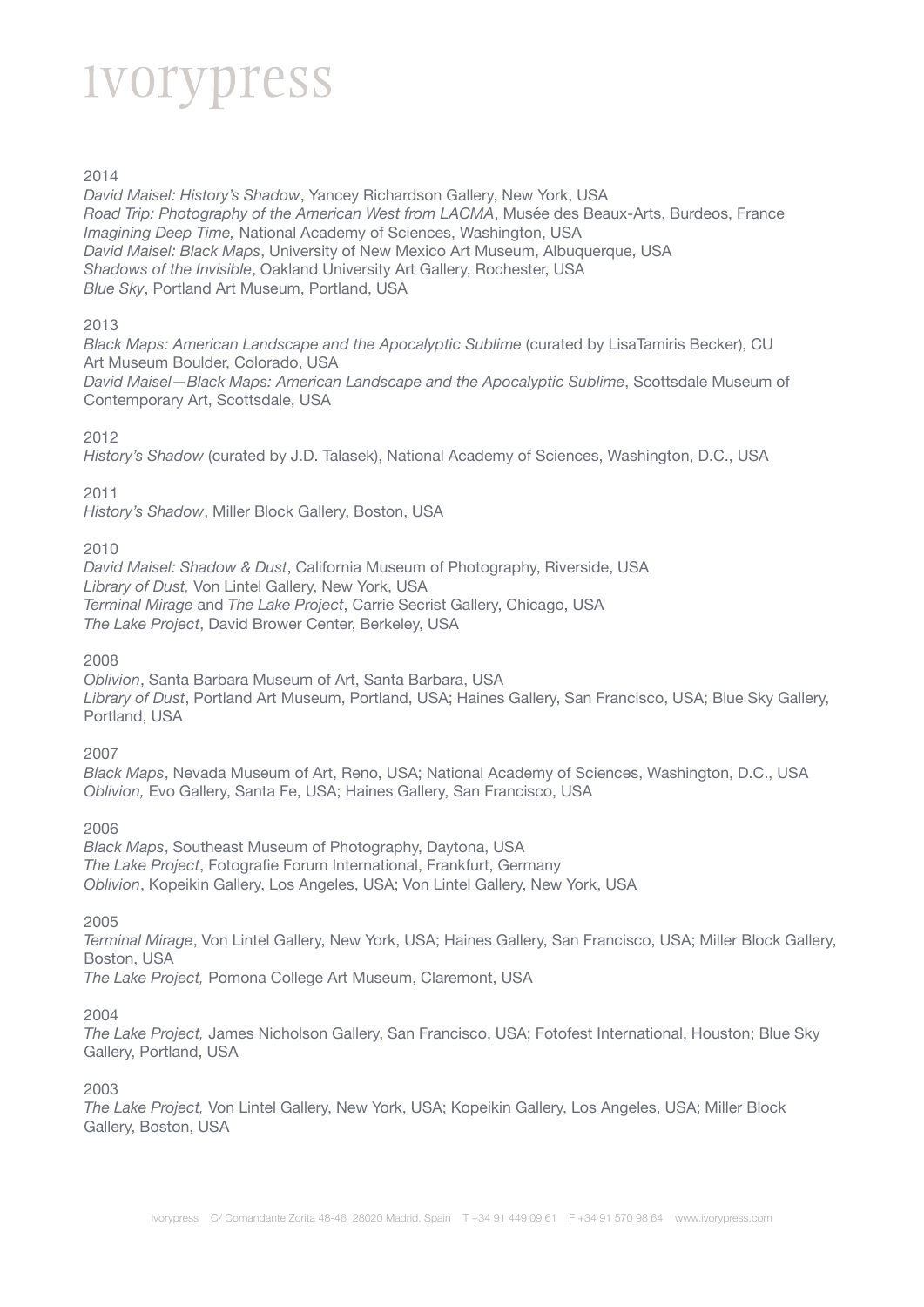#### GROUP EXHIBITIONS (SELECTION)

2017

*Land and Lens: Photographers Envision the Environment* (curated by Kirsten Hoving), Middlebury College Museum of Art, Middlebury, Vermont, USA *Nucleus*, Noorderlicht Photography Festival, Groningen, Netherlands

2016

*Capitalist Melancholia*, HALLE 14 Center for Contemporary Art, Leipzig, Germany *California: The Art of Water*, Cantor Center for Visual Arts, Stanford University, Stanford, USA *Reset Modernity*, ZKM Center for Art and Media, Karlsruhe, Germany *Arena*, Noorderlicht Photography Festival, Museum Belvedere, Oranjewoud, Netherlands *Boundless*, Museum of Photographic Arts, San Diego, USA

2015

*Photography and the Scientific Spirit*, John Michael Kohler Arts Center, Sheboygan, USA *Points of View*, Bates College Museum of Art, Lewiston, USA *Pacific Perils*, The Battery, San Francisco, USA *City Limits*, City Life, San Jose Museum of Art, San Jose, USA *Excerpts*, Goodwin Fine Art, Denver, USA *Goethe's Chamber*, Haines Gallery, San Francisco, USA *Forgetting the Future: Entropy in the Reflective Age*, Torrance Art Museum, California, USA *The Disrupted Landscape*, Miller Yezerski Gallery, Boston, USA *The Memory of Time: Contemporary Photographs at the National Gallery of Art*, National Gallery of Art, Washington DC, USA

2014

*Creation and Erasure: Art of the Bingham Canyon Mine*, Utah Museum of Fine Arts, Utah, USA *Shadows of the Invisible*, Oakland University, Rochester, USA *Road Trip: Photography of the American West from the Los Angeles County Museum of Art*, Musée des Beaux Artes de Bordeaux, Burdeos, France *Imagining Deep Time*, National Academy of Sciences, Washington DC, USA *The Sleep of Reason*, Cypress College Art Gallery, California, USA *Fundamental Abstraction III*, Haines Gallery, San Francisco, USA *Toledo Contemporánea*, Church of San Marcos, Toledo, Spain *History Recast: Contemporary Photography of Classical Sculpture*, American Academy, Roma, Italy *Both Sides of Sunset*, Kopeikin Gallery, Los Angeles, USA

2013

*Landmark: The Fields of Photography,* Somerset House, London, United Kingdom

2012

*Subverted,* Ivorypress, Madrid, Spain

2011

*Earth Now: American Photographers and the Environment*, New Mexico Museum of Art, Santa Fe, USA *Dirty Pictures*, Denver Art Museum, Denver, USA *Hiding Places: Memory in the Arts*, Kohler Arts Center, Sheboygan, USA *Art & Science: Highlights from the Collection*, National Academy of Sciences, Washington, D.C., USA

2010

*Place as Idea*, Worcester Art Museum, Worcester, USA *ECOAesthetic: The Tragedy of Beauty,* Exit Art, New York, USA *The Lake Project*, Breda International Photography Festival, Breda, Netherlands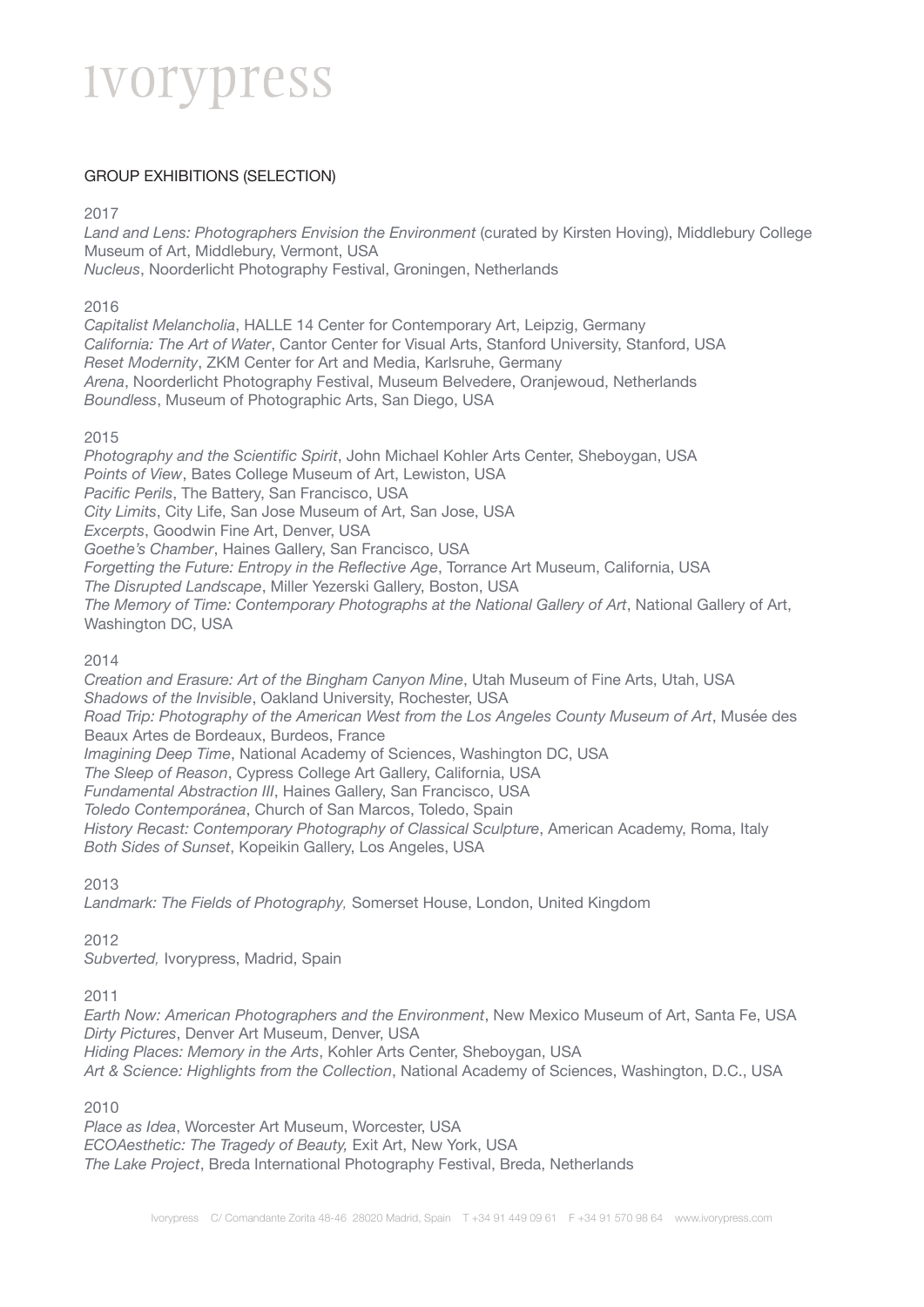*The Future Lasts Forever*, SF Camerawork, San Francisco, USA *Permanent Impermanence*, Washington Project for the Arts, Washington, D.C., USA

#### 2009

*Trouble in Paradise: Examining Discord between Nature and Society*, Tucson Museum of Art, Tucson, USA *First Doubt: Optical Confusion in Modern Photography*, Yale University Art Gallery, New Haven, USA *The Edge of Intent*, Museum of Contemporary Photography, Chicago, USA, *Variations on a Theme*, San Jose Museum of Art, San Jose, USA *Looking Forward Looking Back: The Collection in Context*, Nevada Museum of Art, Reno, USA *Anxious Ground*, College of New Jersey Art Gallery, Ewing, USA *Post Memory: A Collection of Makeshift Monuments*, EFA Project Space, New York, USA *Emmet Gowin: A Collective Portrait*, Princeton University Art Museum, Princeton, USA *Shadows and Light: Memory and the Visual Arts*, Santa Fe Art Institute, Santa Fe, USA *Photocartographies: Tattered Fragments of the Map*, G727, Los Angeles, USA *Living and Breathing*, Carrie Secrist Gallery, Chicago, USA

#### 2008

*Imaging a Shattering Earth: Contemporary Photography and the Environmental Debate, National Gallery of* Canada, Ottawa, Canada

*Waist Deep in the Big Muddy*, Artisterium, Tbilisi, Georgia *Prix Pictet Award*, Palais de Tokyo, Paris, France

#### 2007

*To Fly*, Boston University Art Gallery, Boston, USA

*Dark Matters: Artists See the Impossible*, Yerba Buena Center for the Arts, San Francisco, USA

*Comfort Zone*, Santa Fe Art Institute, Santa Fe, USA

*Green Horizons*, Bates College Museum of Art, Lewiston, USA

*Re-SITE-ing the American West: Contemporary Photography from the Permanent Collection*, Los Angeles County Museum of Art, USA

*Global Anxieties: Nine Perspectives on a Changing Planet*, College of Wooster Art Museum, Wooster, USA *Imaging a Shattering Earth: Contemporary Photography and the Environmental Debate*, Dalhousie Art Gallery, Nova Scotia, Canada

#### 2006

*Ecotopia: The Photography Triennial*, International Center of Photography, New York, USA *Shifting Terrain: Contemporary Landscape Photography*, Wadsworth Atheneum, Hartford, USA *Imaging a Shattering Earth: Contemporary Photography and the Environmental Debate*, Museum of Contemporary Canadian Art, Toronto, Canada

*Intrinsic Artifice: Stan Brakhage, Susan Brenner, Carl Chiarenza, David Maisel*, Light Factory, Charlotte, USA *Whose Nature? What's Nature?*, Sun Valley Center for the Arts, Sun Valley, USA

#### 2005

*New Turf*, Robert Hull Fleming Museum, Burlington, USA *Convergence at E116/N140: Beijing*, China Off-Biennal, Beijing, China *ECO: Art about the Environment*, San Francisco State University Fine Art Gallery, San Francisco, USA *Traces and Omens*, Noorderlicht Photography Festival, Groningen, Netherlands *Monument Recall: Public Memory and Public Spaces*, SF Camerawork, San Francisco, USA *Frontiers: Collecting the Art of Our Time*, Worcester Art Museum, Worcester, USA

#### 2004

*No Man's Land: Contemporary Photographers and Fragile Ecologies: David Maisel, Ed Burtynsky, and Emmet Gowin*, Halsey Institute of Contemporary Art, Charleston, USA *reGenerations: Environmental Art in California*, Armory Center for the Arts, Pasadena, USA *Contemporary Photographs from the Permanent Collection*, Princeton University Art Museum, Princeton,

USA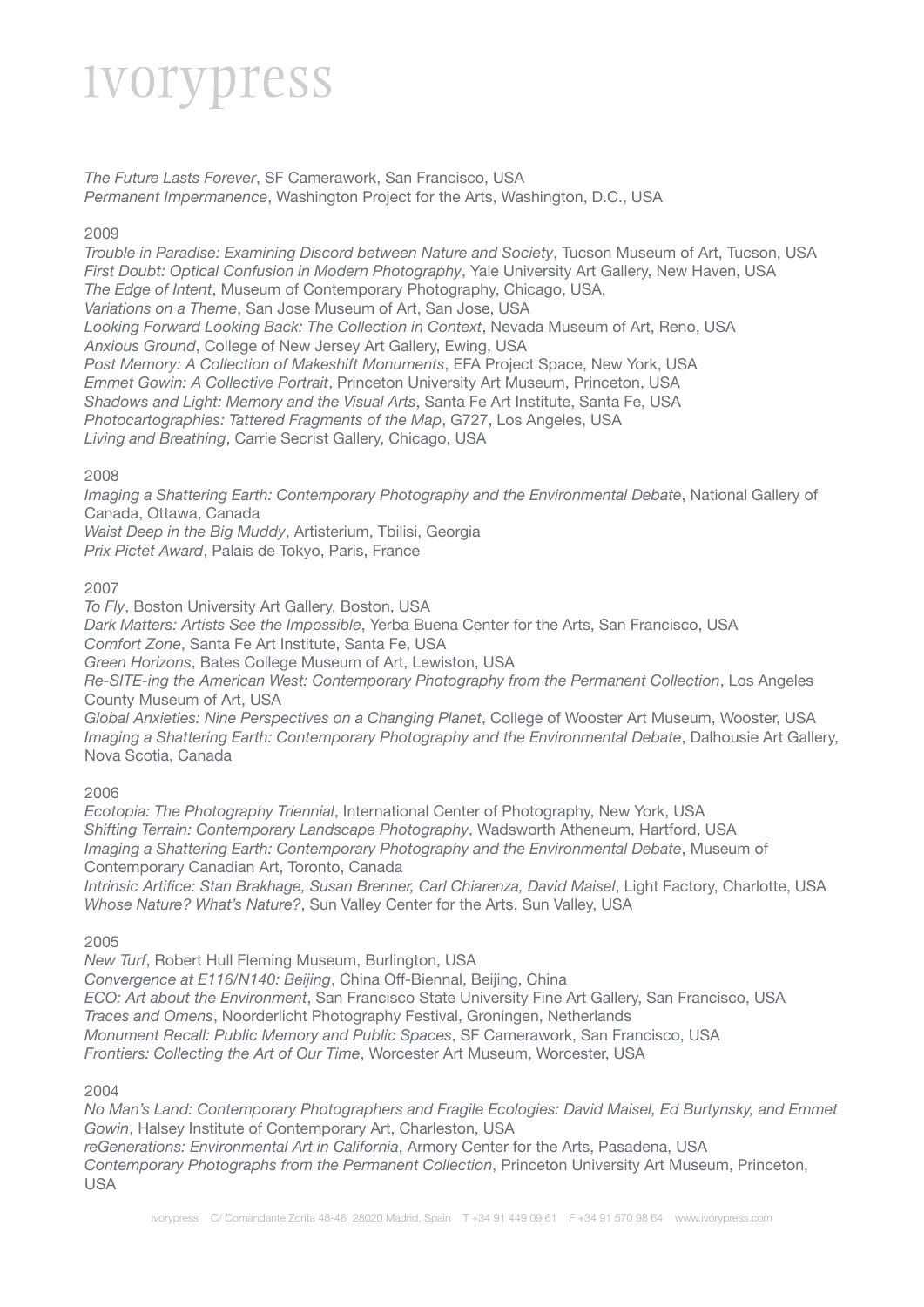2003

*Treading Water* (curated by Kathy Aaron), Society for Contemporary Photography, Kansas City, Missouri, USA *Abstraction and Photography*, Von Lintel Gallery, New York, USA

*Managing Eden* (curated by Ariel Shanberg and Kate Menkoneri), Center for Photography, Woodstock, New York, USA

*H20* (curated by Karen Sinsheimer), Santa Fe Art Institute, Santa Fe, USA

*Inaugural Exhibition*, James Nicholson Gallery, San Francisco, California, USA

*Center Awards Juried Exhibition* (curated by Karen Sinsheimer and Tim Wride), Center for Photographic Art, Carmel, California, USA

#### COMMISSIONS AND PUBLIC ART PROJECTS

2016

*Los Angeles Metro Project: Lightboxes of Oblivion through the LA Metro System*, Los Angeles, California, USA

2014

Festival La Gacilly (curated by Cyril Drouhet), La Gacilly, France

2013

Art Commission: *Aerial Photography for Toledo Contemporánea* (curated by Elena Ochoa Foster), Toledo, Spain

2010

Breda International Photography Festival (curated by Geert van Eyck, Reinout van den Bergh, Jan Schaerlackens), Breda, Netherlands

Photographic Commission for Mark Dion publication (curated by René De Guzman and Mark Dion), The Marvelous Museum, Oakland Museum of California, California, USA

2005

Public Art Commission by Marylhurst College, billboard project for *Monument Recall: Public Memory and Public Spaces* (curated by Laurie Blavin, Paula Levine, and Trena Noval), Portland, Oregón, USA

2004

Public Art Commission by SF Camerawork, billboard project for *Monument Recall: Public Memory and Public Spaces* (curated by Laurie Blavin, Paula Levine, and Trena Noval), San Francisco, California, USA

#### FELLOWSHIPS, AWARDS, RESIDENCIES HONORS (SELECTION)

2016

*David Maisel: Black Maps* symposium, Harvard University Graduate School of Design, Cambridge, Massachusetts, USA

2015

YBCA 100 Honoree, Yerba Buena Center for the Arts, San Francisco, California, USA

2013

Smithsonian Artist Research Fellowship (nominated), Washington DC, USA

2013

*Black Maps: American Landscape and the Apocalyptic Sublime* selected as a Best Book of The Year by Modern Art Notes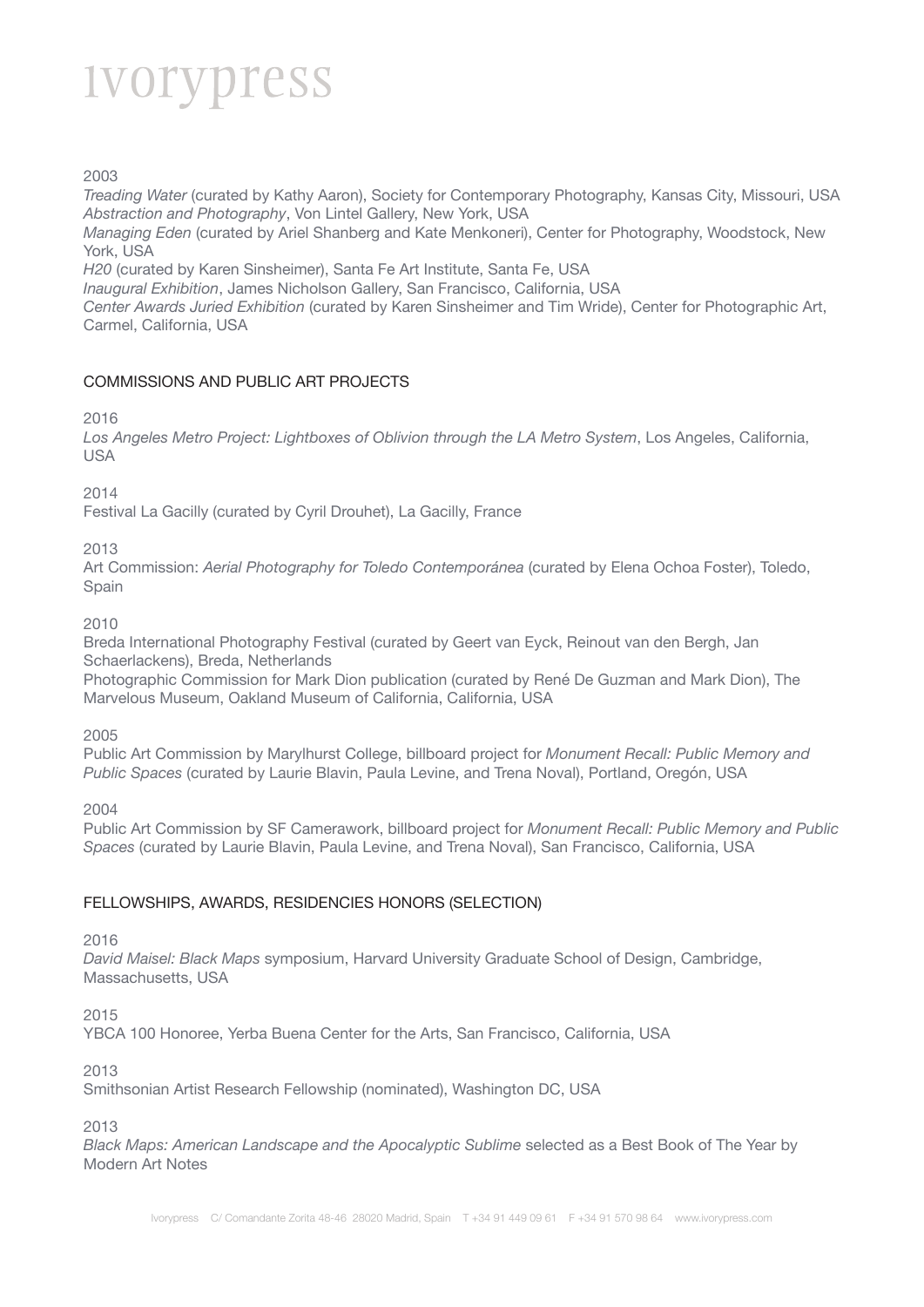#### 2011

Investing in Artists Grant, Center for Cultural Innovation, Los Angeles, California, USA

#### 2011

Smithsonian Artist Research Fellowship (nominated), Washington DC, USA

#### 2011

*Trustee*, Headlands Center for the Artists, San Francisco, USA

#### 2009

*Library of Dust* symposium, New York Institute for the Humanities, New York, USA

#### 2009

Alpert Award in the Arts (nominated), Los Angeles, Californa, USA

#### 2008

Visiting Artist Residency, Headlands Center for the Arts, San Francisco, California, USA Alpert Award in the Arts (nominated), California Institute for the Arts, San Francisco, California, USA Prix Pictet Award in Photography (shortlisted), London, United Kingdom

#### 2007

Visiting Scholar Residency, Getty Research Institute, Los Angeles, California, USA

#### 2005

*The Lake Project* selected as a Top 25 Photography Book of 2004 by The Village Voice

#### 2002

Vice President, Board of Directors, for *Photo Alliance*, a Bay Area non-profit institution devoted to the support and creation of contemporary photography, San Francisco, California, USA

#### 1992

Opsis Foundation Photography Award, New York, USA

#### 1990

National Endowment for the Arts, *Individual Visual Artists' Fellowship*, Washington, D.C., USA Nominated finalist for Infinity Award, International Center of Photography, New York, USA

1984

Francis LeMoyne Page Award in the Visual Arts, Princeton University, Princeton, New Jersey, USA

#### COLLECTIONS (SELECTION)

Allen Memorial Art Museum, Oberlin College, Oberlin, Ohio, USA Art Gallery of Nova Scotia, Halifax, Canada Aldrich Museum of Contemporary Art, USA Center for Creative Photography, Tucson, Arizona, USA Crocker Art Museum, Sacramento, California, USA CU Boulder Museum of Art, Boulder, Colorado, USA Bank of America, USA Bates College Museum of Art, Lewiston, USA Bowdoin College Art Museum, Brunswick, USA Brooklyn Museum of Art, New York, USA Denver Art Museum, Denver, USA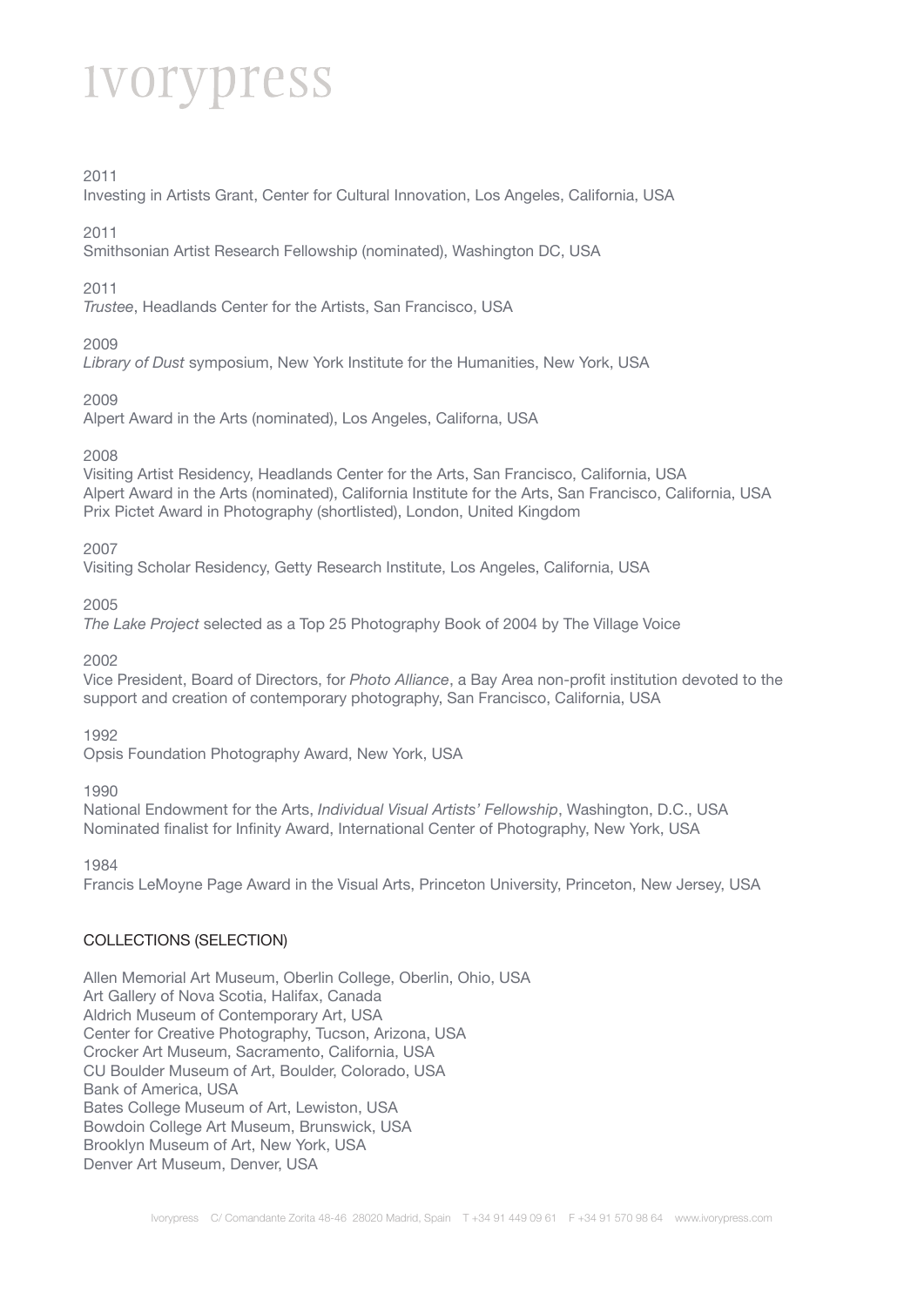Fidelity Investments, USA George Eastman House, Rochester, USA General Mills, Minneapolis, USA Getty Museum, Los Angeles, California, USA Hall Art Foundation, Reading, Vermont, USA Harvard University Fogg Art Museum, Cambridge, Masschusetts, USA Honolulu Museum of Art, Honolulu, Hawaii, USA Hood Museum of Art, Dartmouth University, Hanover, New Hampshire, USA Houston Museum of Fine Art, Houston, USA IBM Collection, Armonk, New Castle, USA Los Angeles County Museum of Art, (LACMA), Los Angeles, California, USA Mead Art Museum, Amherst College, Massachusetts, USA Metropolitan Museum of Art, New York, USA Middlebury College Museum of Art, Middlebury, Vermont, USA Microsoft Collection, USA Milwaukee Art Museum, Milwaukee, Wisconsin, USA Miniature Museum of Contemporary Art, Amsterdam, Netherlands Minneapolis Institute of Arts, Minneapolis, Minnesota, USA Museum of Contemporary Art, San Diego, California, USA Museum of Contemporary Photography, Columbia College, Chicago, USA Museum of Photographic Arts, San Diego, California, USA National Academy of Sciences, Washington, D.C., USA National Gallery of Art, Washington, D.C., USA Nelson-Atkins Museum, Kansas City, USA Nevada Museum of Art, Reno, USA Norton Museum of Art, West Palm Beach, Florida, USA Oakland Museum of California, Oakland, California, USA Orange County Museum of Art, Newport Beach, California, USA Palm Springs Art Museum, Palm Springs, California, USA Portland Museum of Art, Portland, USA Princeton University Museum of Art, Princenton, USA Rose Art Museum, Waltham, USA San Jose Museum of Art, San Jose, USA Santa Barbara Museum of Art, Santa Barbara, USA Chara Schreyer Collection, USA Colección UBS, Zürich, Switzerland University of New Mexico Art Museum, Albuquerque, New México, USA Victoria & Albert Museum, Londres, United Kingdom Worcester Museum of Art, Worcester, USA Yale University Gallery, New Haven, USA

#### BIBLIOGRAPHY

#### Monographs (selection)

2018

William L. Fox, Tyler Green, David Maisel, Geoff Manaugh, *Proving Ground*, Steidl, Göttingen Gary Snyder, Marcia Bjornerud, *Mount St Helens: Afterlife*, Ivorypress, Madrid

2013

Natasha Egan, David Maisel, Geoff Manaugh, Alan Rapp, Kirsten Rian, Mark Strand, Joseph Thompson and Kazys Varnelis, *Black Maps: American Landscape and the Apocalyptic Sublime*, Steidl, Göttingen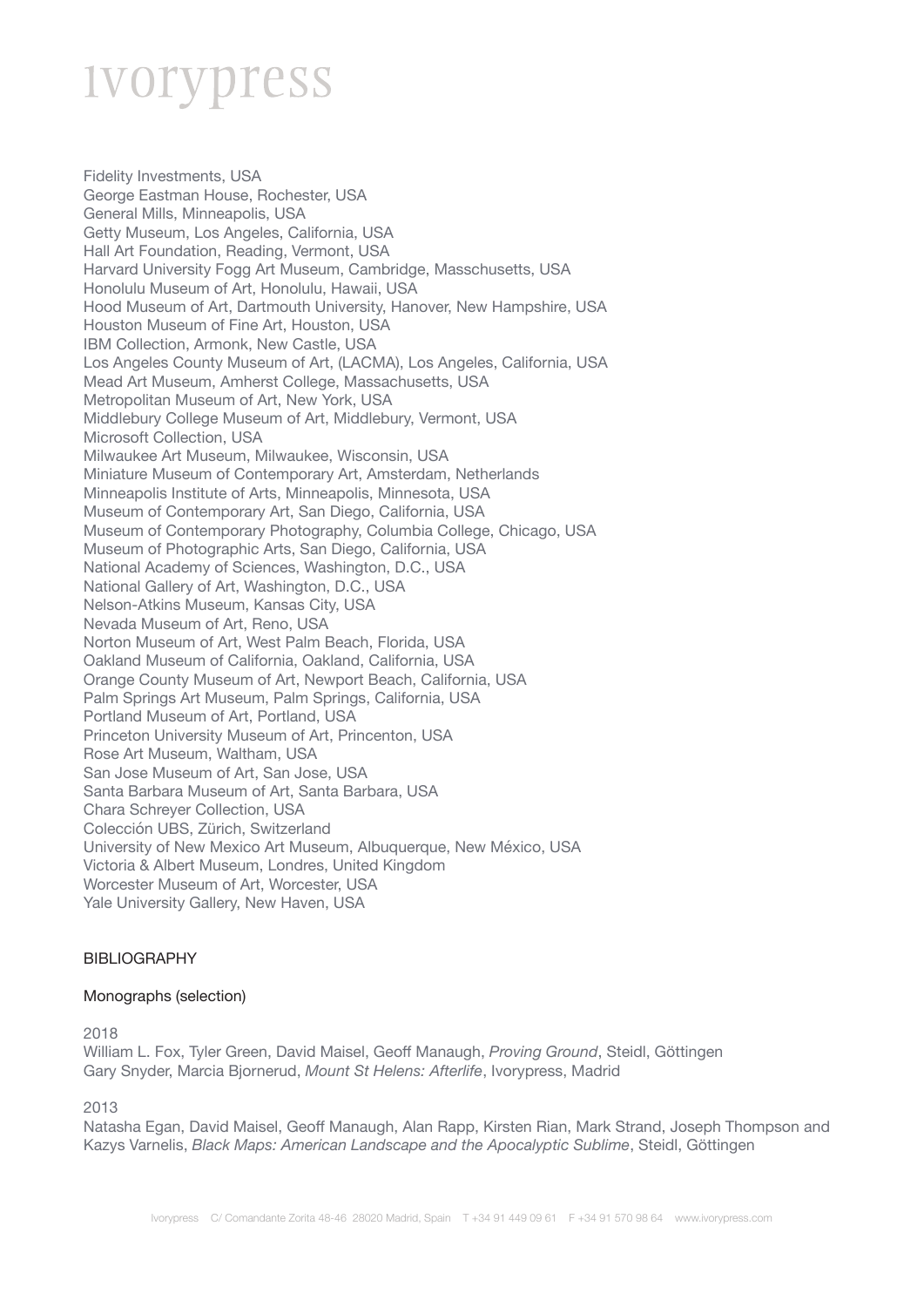#### 2011

Jonathan Lethem, *History's Shadow*, Nazraeli Press, Portland

#### 2008

Geoff Manaugh, Terry Toedtemeier, Michael Roth, *Library of Dust*, Chronicle Books, San Francisco Susan Smith, *Cascade Effect*, Nazraeli Press, Portland

#### 2006

William L. Fox, David Maisel, Mark Strand, *Oblivion*, Nazraeli Press, Portland

#### 2004

Robert Sobieszek, David Maisel, *The Lake Project*, Nazraeli Press, Tucson

#### Books and catalogues (selection)

2017

Hikmet Sidney Loe, *The Spiral Jetty Encyclo*, The University of Utah Press, Utah

2016

*Reset Modernity!*, MIT Press, Massachusetts Deborah Klotchko, *Boundless: A California Invitational*, Museum of Photographic Arts, San Diego

2015

'Terminal Mirage' in C Photo: Don't Call Me a Photographer!, Ivorypress, Madrid *Both Sides of Sunset: Photographing Los Angeles,* Metropolis Books, Melbourne The Memory of Time: Contemporary Photographs at the National Gallery of Art, Thames & Hudson, London

2014

*Blue Sky: The Oregon Center for Photographic Arts at 40, Portland Art Museum, Portland Toledo* en C Photo: Toledo Contemporanea*,* Ivorypress, Madrid *Imagining Deep Time,* National Academy of Sciences, Washington, D.C. *Shadows of the Invisible,* Oakland University, Rochester, New York *Landmark: The Fields of Photography,* Thames&Hudson, London

2013

*American Mine* portfolio in Geoff Manaugh, 'Infinite Exchange', *Cabinet Magazine* 50, New York Deborah Klotchko (introduction), *Staking Claim: A California Invitational*, Museum of Photographic Arts, San Diego

2012

Thomas Bren Smith (ed.) Marlene Chambers (introduction), *Elevating Western American Art: Developing an Institute in the Cultural Capital of the Rockies*, Denver Art Museum, Denver David Maisel, *History's Shadow* in *Hayden's Ferry Review* 50, Arizona State University, Tempe Michael Roth, *Memory, Trauma and History*, Columbia University Press, New York Will Steacy (ed.), *Photographs Not Taken: A Collection of Photographer's Essays*, Daylight Books, Hillsborough

2011

Derek Thompson, *David Maisel, Gardens, Some/Things*, París (limited edition 005) Ann M. Wolfe (ed.), Lucy Lippard, Geoff Manaugh and W.J.T. Mitchell, *The Altered Landscape: Photographs of a Changing Environment*, Skira Rizzoli, New York Kate Ware, *Earth Now: American Photography and the Environment*, Museum of New Mexico Press, Santa Fe

Leslie Umberger (ed.), *Hiding Places: Memory in the Arts*, John Michael Kohler Arts Center, Sheboygan Hou Hanru, *Paradigm Shifts—Walter and McBean Galleries Exhibitions and Public Programs San Francisco Art Institute 2006-2011*, San Francisco Art Institute, San Francisco